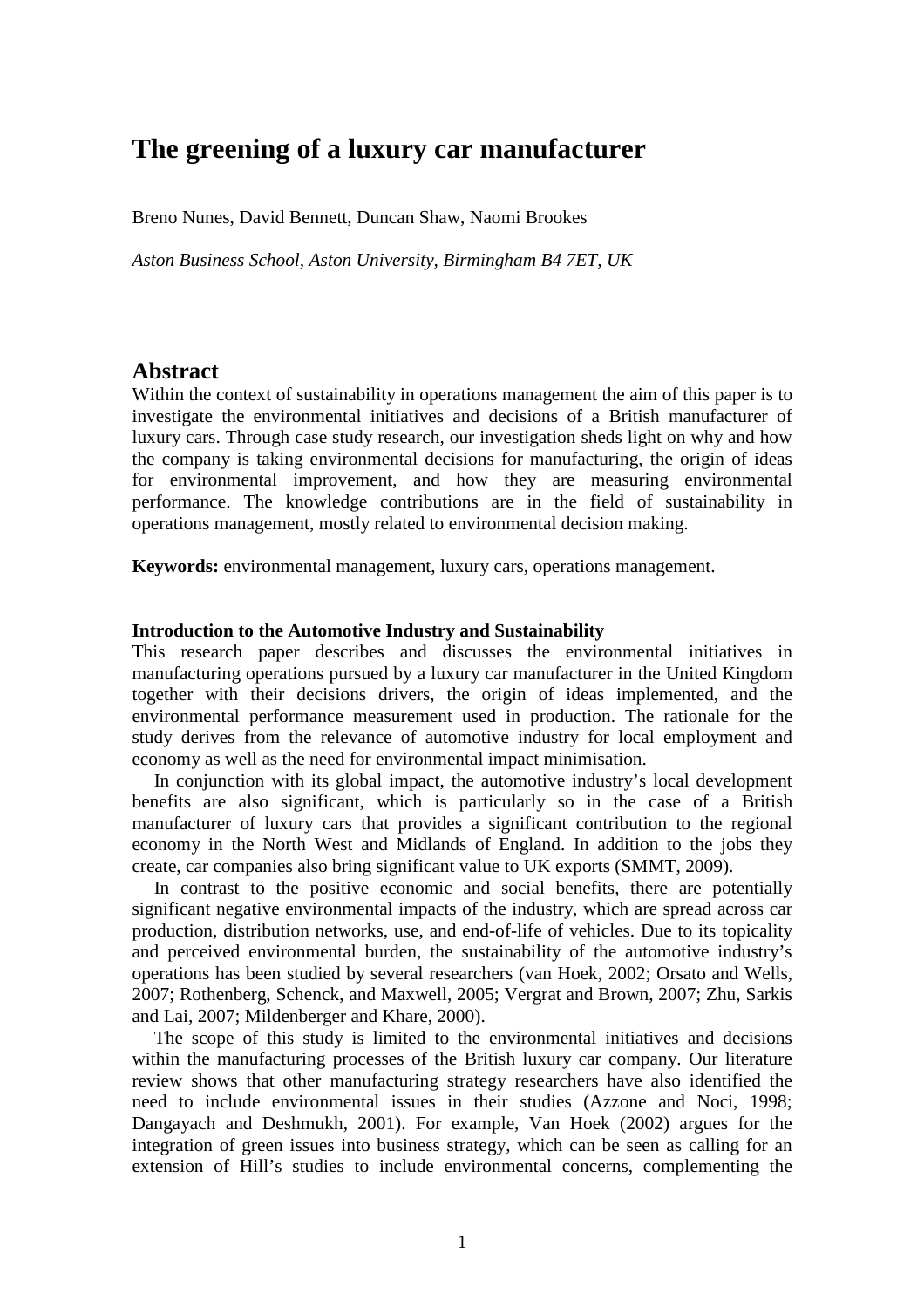importance of the alignment of corporative objectives, marketing and operations strategy Hill (1993).

## **Luxury cars and sustainability**

The benefits of cars are widely accepted: they provide a door-to-door transportation system, the means for gaining access to life's necessities and employment, and a source of pleasure and social status. However, so are their environmental impacts such as local air pollution, greenhouse gas emissions, road congestion, noise, mortality and morbidity from accidents, and loss of open space to roads, car parks and urban sprawl (Vergrat and Brown, 2007). Although the automobile industry has been consistently present in academic studies, few scholars have investigated a traditional niche of this sector, namely luxury car manufacturers. The relationship between luxury car manufacturers and sustainability is still obscure, and therefore vulnerable to random and not wellfounded assumptions.

Most manufacturers of premium products, such as luxury cars, tend to have lowvolume production facilities, highly-aggregate value, and carry innovations that are afterwards passed on as standard features for the mass production and high-volume markets (Catry, 2003; Reinhart and Illing, 2003). As sometimes the cradle of such features, luxury manufacturers also have important role in developing expertise in engineering, the development and maturation of advanced technologies alongside the provision of high-skilled jobs. For instance, there is a path of technologies that starts in luxury cars and then cascades to volume markets due to their high initial investments or production cost (e.g. airbags, ABS - Anti-lock Braking Systems, telematics devices, etc). Luxury car manufacturers are therefore important for the development, test and maturation of driver and passenger safety technologies before their migration to volume markets.

Thus, it might be argued that luxury cars can be used as a strategic platform for the introduction of green technologies into the industry. For example, Axon Automotive is a newly formed car company based within the UK, which aims to use Formula 1 technology to make cars light, safe and fuel efficient (Axon, 2009), while in the US Tesla Motors aims to develop electric roadsters (Newman, 2009).

Their unique nature in relation of the value of the product puts interesting issues onto the research agenda once their products extrapolate simple functionality for the customer. For instance, luxury car manufacturers have a clear commitment to status beyond personal mobility, which is the same for other products sold in premium markets such as watches, food, clothes etc.

At a first glance, they could be spotted as a significant source of environmental impact; however, due to their high value and low volume they might score well when looking at their ratio of emissions per economic value contribution units. For instance, a novel approach has been used by researchers at the IZT – Institute for Future Studies and Technology Assessment in Berlin and Queen's University Belfast (UK) (Hahn, Figge and Barkemeyer, 2008). Hahn, Figge and Barkemeyer (2008) have assessed 16 automotive companies (groups) based upon the sustainable value methodology. Their results show Toyota and BMW groups as leader ahead from other competitors. Furthermore, their sustainable value methodology (which includes economic, financial, environmental and social criteria) shows that premium brands like BMW could be well valued (above several small car manufacturers – Fiat, Renault, etc) for the sustainable value of their manufacturing systems.

Using a different methodology to rate environmental performance, Nieuwenhuis and Wells (2009) argue in favour of sport cars. Because they are built to purpose, they may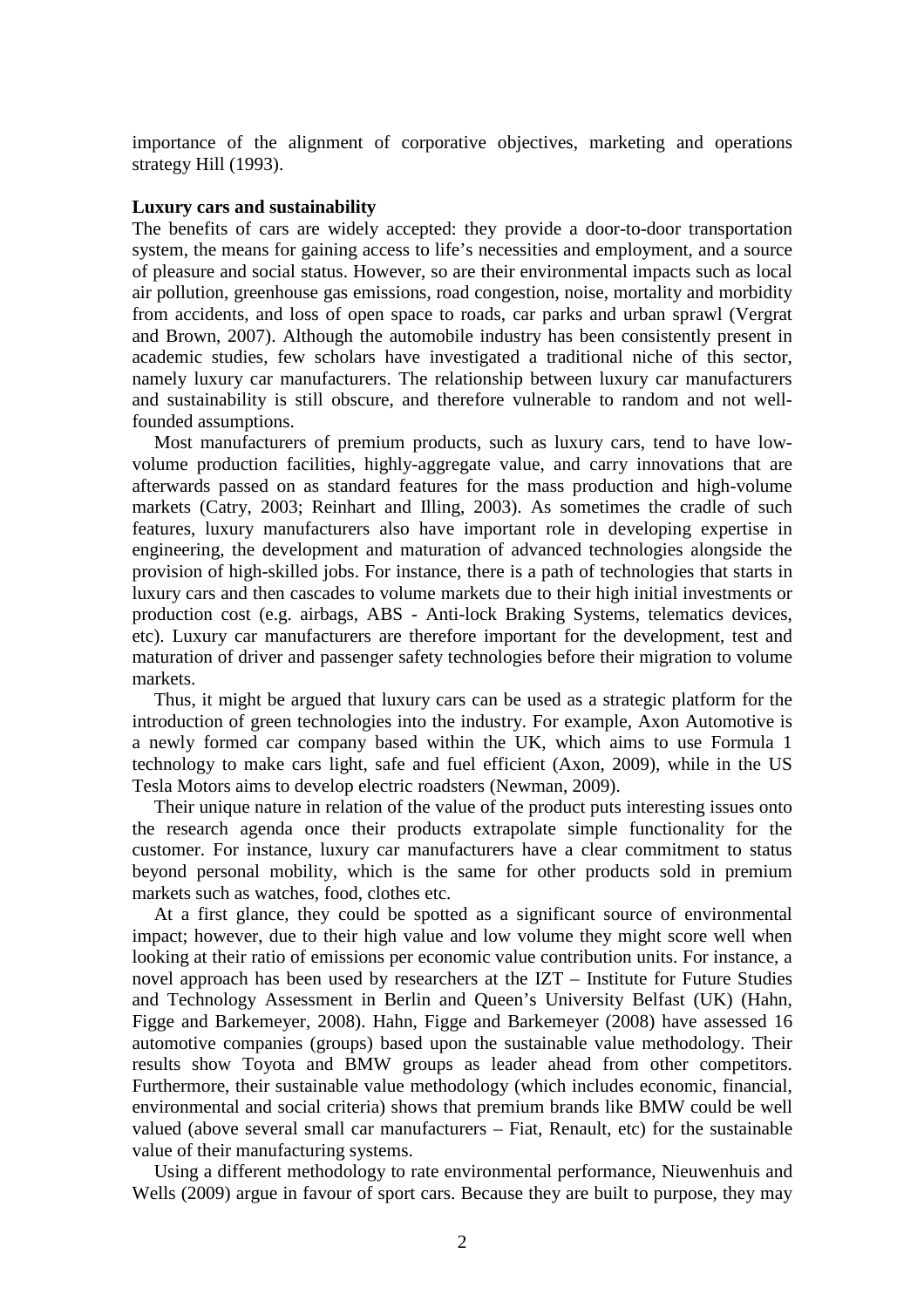have the potential to be amongst the greenest cars according to the authors. In their analysis, Morgan cars are as green as the Toyota Prius Hybrid based on the Environmental Rating for Vehicles methodology developed by Clifford-Thames and Cardiff University (Nieuwenhuis and Wells, 2009). Also surprising, a research done by Bentley shows that an average Bentley travels approximately 11,000 Km per year, and emits 4.4 tonnes of CO2 – the equivalent of travelling 23,000 Km in a medium size family saloon. In fact, the unique characteristics of luxury cars have made them to lobby for an exemption for low-volume car manufacturers from the EU legislation on CO2 emissions per kilometre (Financial Times, 2009).

At one time the production of these cars could be justified by their economic contribution, mainly from exports - e.g., 78% of all Land Rovers produced in England are exported (International Trade, 2009) and the reduced total emissions from their use due to their relatively small fleets. However, luxury car manufacturers' environmental initiatives have increasingly come under scrutiny and it has become necessary to understanding of the role and influence of this market niche within the whole automotive sector. For instance, they have played an important role in the development of engineering expertise, engine efficiency and power, alternative materials, and driver and passengers' safety features among other advanced driving technologies.

### **Methodology**

The methodology used in this investigation is case study analysis, and the scope of analysis is the manufacturing function.

The intention with this paper is to understand the current drivers for environmental initiatives in the luxury car manufacturing sector. Alongside this objective, we also wish to explore how the case company is taking environmental decisions and where the ideas for environmental improvement are coming from, as well as how they are measuring environmental performance in manufacturing.

This first phase of the investigation comprised two interviews with the Environmental Manager of the company. These interviews were guided by a semistructured questionnaire covering company and interviewee profiles, environmental perceptions, the decision drivers, environmental performance measures, origins of ideas, and finally the process by which management takes environmental decision. The variables were adapted from previous studies on environmental management in automobile manufacturers (Zhu, Sarkis and Lai, 2007). Besides personal interviews, secondary data about the company's environmental initiatives was collated in conjunction with items in the business press, in order to better contextualise the external pressure and possible drivers for the green operations strategy.

It is important to highlight the fact that this study is part of a broader research project, in which the authors are testing an environmental decision making model developed under the principles of systems thinking. Thus, this paper reveals only the primary data that were collected and the discussions raised from the exploratory research, together with a comparison against the mass-producers of cars.

As with most case study research there are issues of generalisability of the findings (Yin, 2003). In this investigation it relates to theory building on green operations and environmental decision making for car manufacture rather than to the results from previous studies that have focused largely on the achievements of companies after the implementation of environmental initiatives.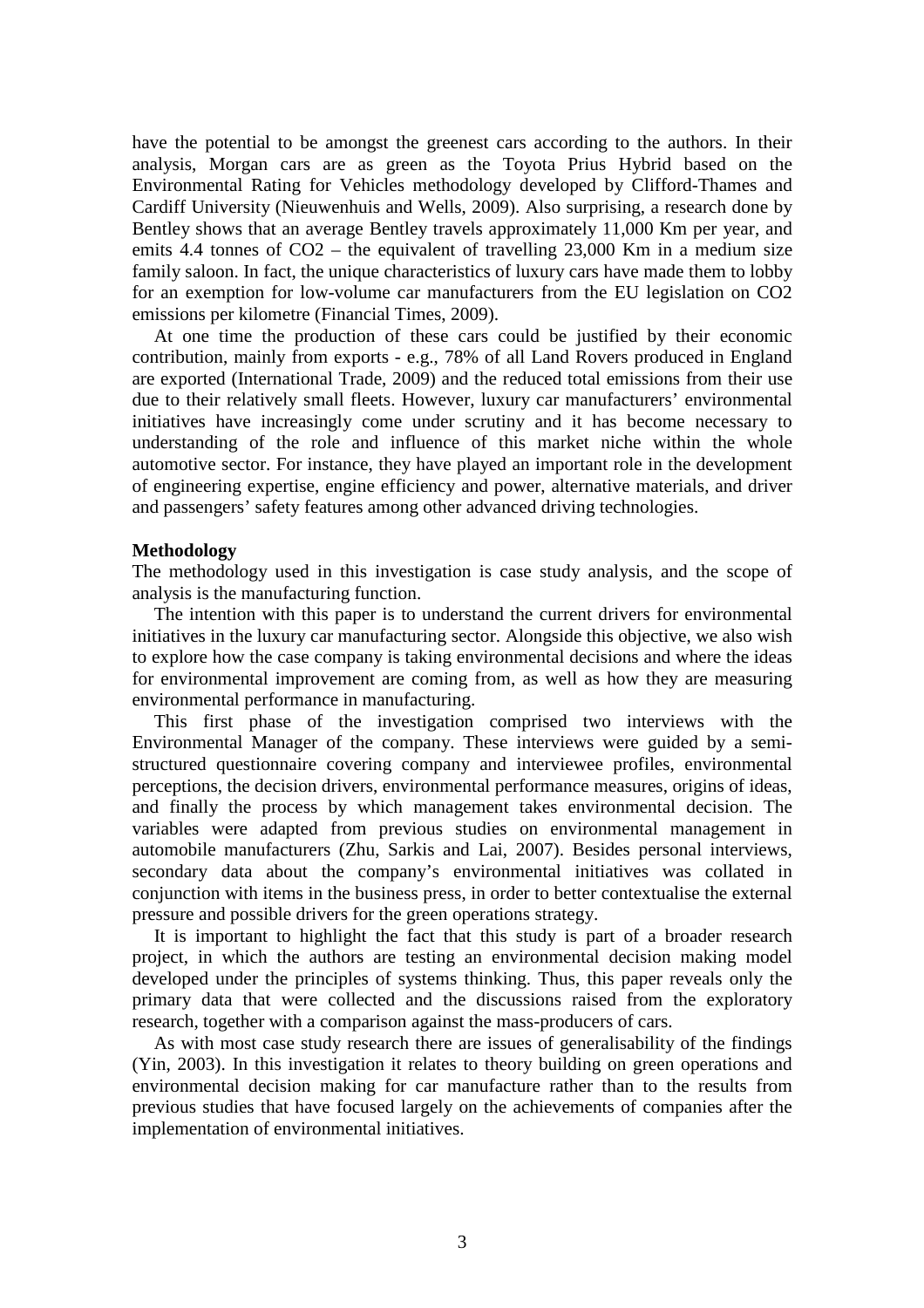#### **Findings**

Our findings are based on primary data from personal interviews with the Environmental Manager as well as secondary data from corporative reports, including internal environmental reports.

#### *Company and interviewee profiles*

The case company is a British luxury car manufacturer that is part of an international automotive group. We have given the fictitious name of *"Waltham"* to the company and *"Popular Cars Group (PCG)"* to the automotive group it belongs to.

Waltham is one of the major local employers and in 2008 the company's production exceeded 10 thousand cars. In the factory, the production of highly customised cars in low volumes creates a combination of factors that, together with the company's employment benefits, keeps the attendance rate for employees (or "associates") to 97.7%. The level of customisation reduces the amount of repetitive work and the low volume, coupled with high quality, although requiring enormous attention, demands less physical work and pressure from the assembly line associates. The turnover of associates at Waltham is around 3% per year. An internal report shows that manufacturing facilities occupy 50% of the covered area of the plant, i.e. 70,000  $m^2$  out of 140,000  $m^2$ . The total site area is 335,000 m<sup>2</sup>.

There are very few robots and most of the work undertaken in assembly is manual. Car bodies are manufactured and painted in the plant, but the press shop is located in another city. The factory also produces two types of engine, the W8 and W12.

The principal interviewee was the current Environmental Manager (EM) in the company. The EM has been working at Waltham since 1977. He has been responsible for several departments in the past as maintenance engineer, plant engineer, and technical engineer. He became the Environmental Manager at Waltham in October 2007.

According to the EM, Waltham had little to be proud of regarding its environmental performance in the past. A combination of old facilities and infrastructure (mainly outof-date equipment) did not help the company in its figures for harmful emissions. A lot has been improved, but the plant is still close to the local council's permitted emission limits.

The EM believes that Waltham has improved a lot over the last 20 years. An Environmental Management System (EMS) is in place, and the company has moved from a situation of simply legal compliance to a more ethical and environmental position. "In the beginning, the main drivers were legal compliance and cost savings. Some of ethics and environmental issues were a motivation. Now, ethics and environmental argument has become top of the reasons for what we do".

The EM explains that his role today is to make Waltham's Environmental Management System (EMS) meet its environmental objectives and goals.

#### *Drivers, justification and support for actions*

A milestone for the environmental initiatives taken by the company was the acquisition by the Popular Cars Group (PCG) in the 1990s. Although only in 2007 PCG Principles were formally applied to Waltham, the initial investments (£120 million) contributed considerably to the alterations in the plant, and therefore to its environmental improvements. As Waltham is still repaying PCG for its investments, PCG has a big influence on what Waltham does today.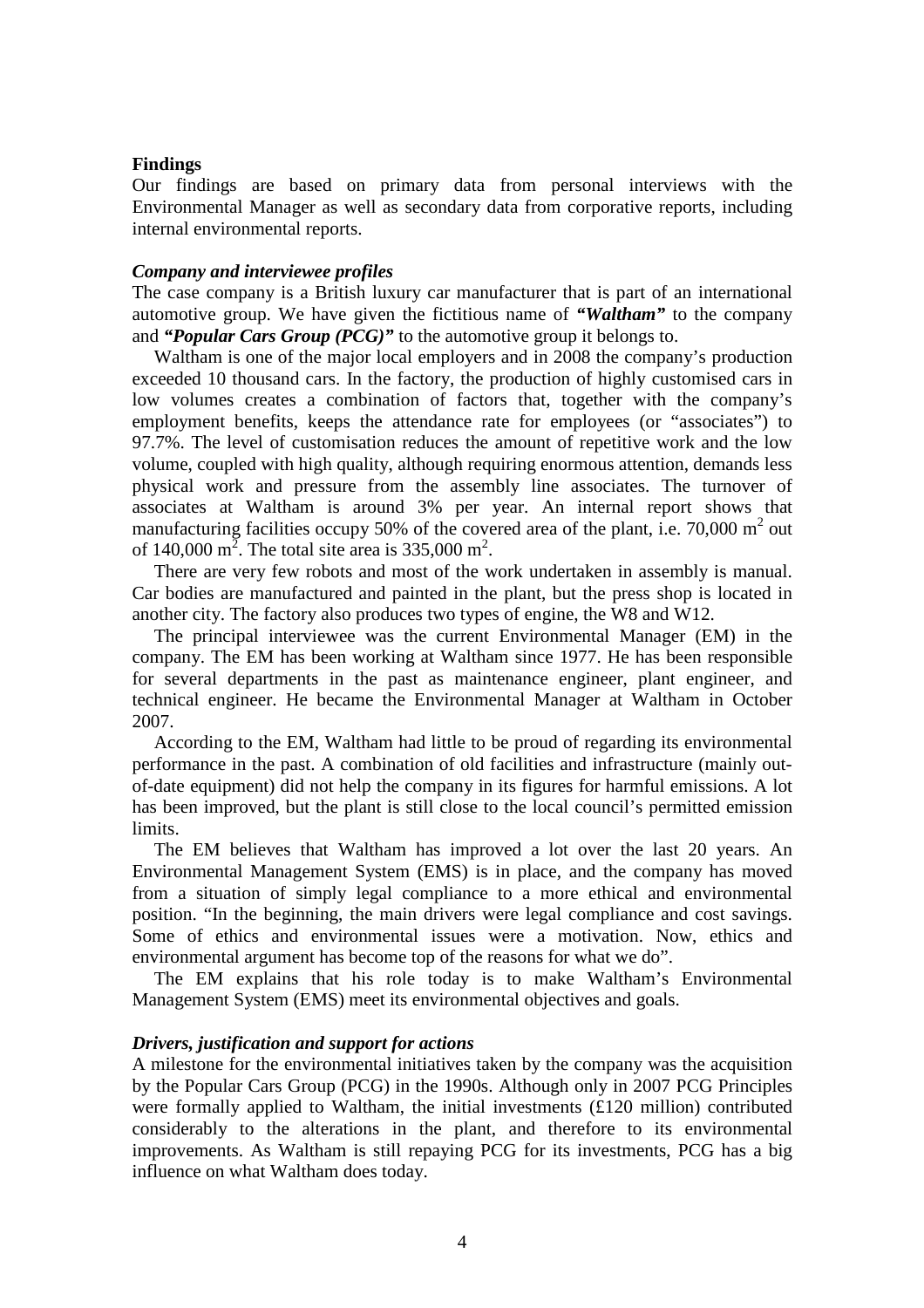The justification for environmental initiatives includes the need for more efficient technologies to achieve better environmental performance, mainly to stay ahead of the environmental legislation (the city council's emissions limits), rapid return on investments and cost reduction. Also, being part of an international Group raised awareness about benchmarks and environmental management systems standards.

For example, the ISO 14001 EMS was implemented in 1999 and the reasons behind this initiative was basically because it was the standard across the globe as well as the best system they could have for controlling the environmental aspects in the plant. In the early 1990s, Waltham was producing around 1,400 cars a year, mostly old models under the roof of an old infrastructure. At that time, the company was facing financial problems so the environmental technologies and initiatives needed to have a good return on their investment.

Further to the involvement of PCG in Waltham's strategic decisions, an important adjustment for environmental projects' payback time broadened the horizons for "green" investments. The payback was extended from 2 years (still used for "normal" projects) to 5 years. This would play an important role as the teams previously had to be very intuitive about how an environmental investment would perform over such a short period.

#### *Process of environmental decision making*

Regarding the decision making process, the decisions are usually taken by hybrid teams. The EM says that these teams are composed of "appropriate people" (i.e. people whose department is related to the decision). For instance, maintenance, environment, small projects and production planning are often among the departments that have representation in the decision making teams. So far, there is not a structured approach to take environmental decisions although an improvement model is in the course of being introduced in order to aid the strategic and operational decisions.

The improvement model is still in a conceptual stage but it seeks to integrate strategically the engineering and business plans. Also, the model should take into consideration short term activities such as recycling, energy saving and materials as well as long-term leadership action to make Waltham a credible green company.

#### *Origin of ideas*

The ideas that result in environmental initiatives at Waltham come from different sources: external consultants, in-house experts, local teams and a PCG "best practices database". External consultants are more involved with strategic decisions and highly specialised technical solutions for operations (e.g. they are also used in the implementation of new technologies). On the other hand, local teams participate in waste minimisation challenges to identify potential savings in the plant regardless of their department.

Those local teams are involved in a programme called "environmental champions on site". For instance, in production, they have a monthly meeting to present "ideas to save". According to the EM, this changes peoples' behaviour, not only in the top administration but everywhere in the company. As a concrete result it was estimated that £120,000 per year was saved in energy costs due to the environmental champions' challenges.

In addition to these sources of ideas, a survey is also used to foster and collect environmental initiatives.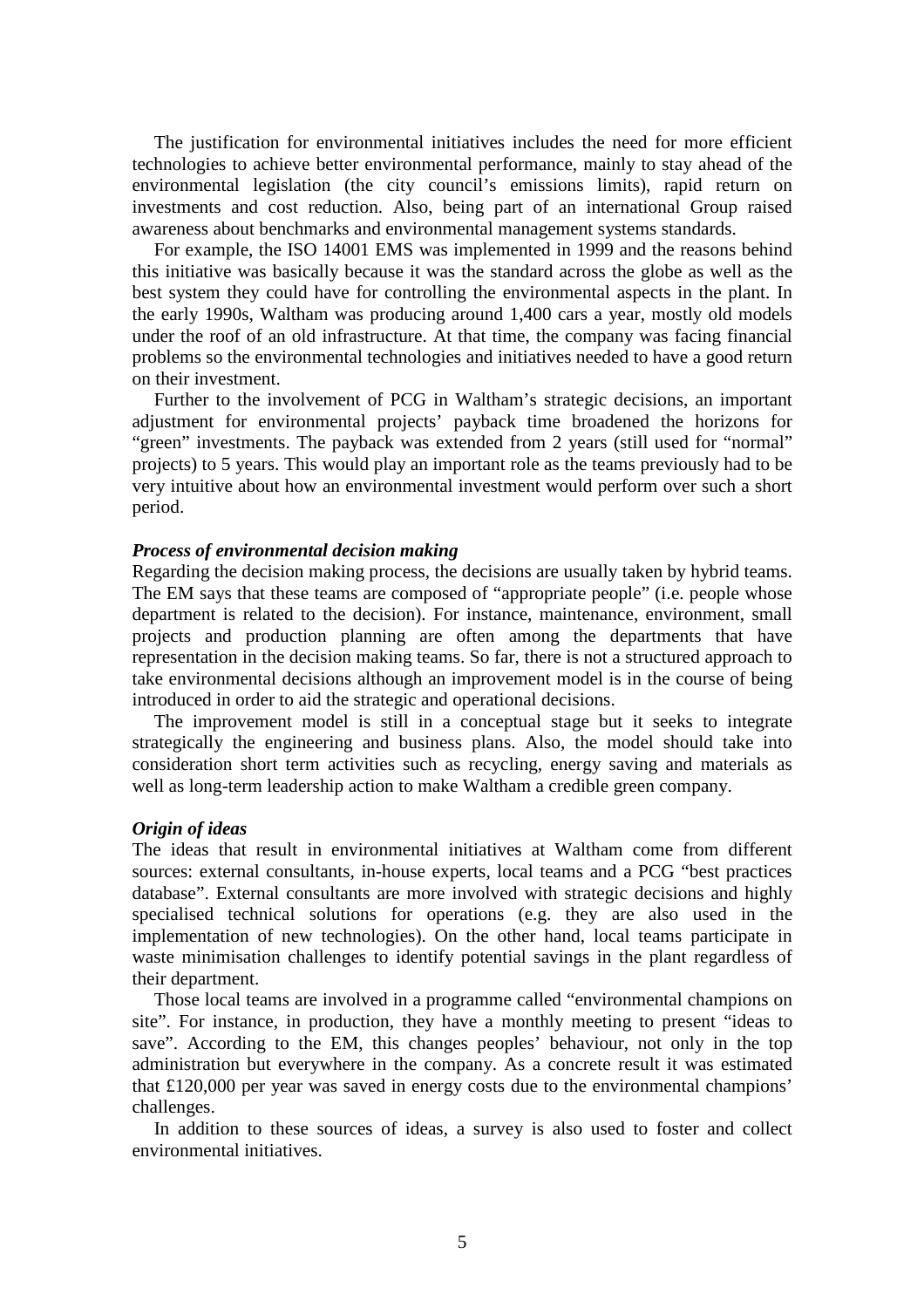## *Environmental Initiatives, performance measures and benefits*

Waltham has been certified with an ISO 14001 EMS for about 10 years. The EM also says it is his responsibility that Waltham meets the Popular Car Group's Environmental Principles. He also reveals that Waltham has joint the PCG group database for knowledge sharing recently and as a benchmark Waltham scored higher than some other PCG units

Environmental initiatives in Waltham include ISO 14001 EMS, and minimisation of CO2 emissions, water usage, energy utilisation, and waste generation. Besides CO2 emissions, energy, water and waste, there are other key performance indicators for the plant such as green travel and car parking.

More specifically relating to Waltham's manufacturing processes, the paint shop uses water-borne systems to reduce to use of solvents. Some of the key processes have individual metering to check their environmental performance, e.g. those that emit Volatile Organic Compounds (VOCs) or use solvents etc.

Investments in boilerhouse technology have proved effective in reducing fuel consumption by 31% from 1999 to 2006, even though a second shift was started in 2002. In addition, despite production having increased by more than 500% from 1998 to 2007, the total energy used was reduced by 28% and energy used per car by 86%. Following a similar pattern, absolute plant CO2 emissions were reduced by 23% while plant emissions per car fell by 85%. Also total water consumption, water used per car and total waste produced were reduced by 28%, 86% and 86% respectively. Waltham's 2008 status within PCG recognises these environmental achievements and the legal compliance of permitted processes.

With respect to Waltham's future strategy, its short term goals include a further reduction in plant carbon emissions per car by 20% compared to 2006 through continued cross functional energy team activities.

Waste management is another important programme in Waltham's EMS. There is an environmental goal of making 85% of all waste go to recycling or for reuse purposes rather than landfill disposal. Today, this rate is around 65%. Another example of waste management is provided by the recognition of the value of leather as by-product. All the leather waste is commercialised and sold locally. Also, total waste recycled has increased by 66%.

Waltham's Environmental Strategy 2008-2017 encompasses its long term goals under the motto to be a world-class sustainable manufacturer.

Together with the environmental concerns, there are goals for health and safety issues. The company had an 85% reduction in incidents between 2001 and 2006, which reflects a highly positive approach to the management and control of onsite environmental aspects.

#### **Discussion of findings**

Based upon the primary data and results shown in the environmental reports, we can note the company has been experiencing a positive change in its environmental awareness and attitudes. While in the past there was a lack of initiatives, in the past 10 years the company has been investing with a more balanced view of environmentaleconomic concerns. Although the main objectives for manufacturing continue to be compliance to environmental legislation and cost reduction, there is a better understanding of how low environmental performance can damage the image of the company, and no less important, about the opportunities of higher manufacturing performance, cost reductions, and better productivity.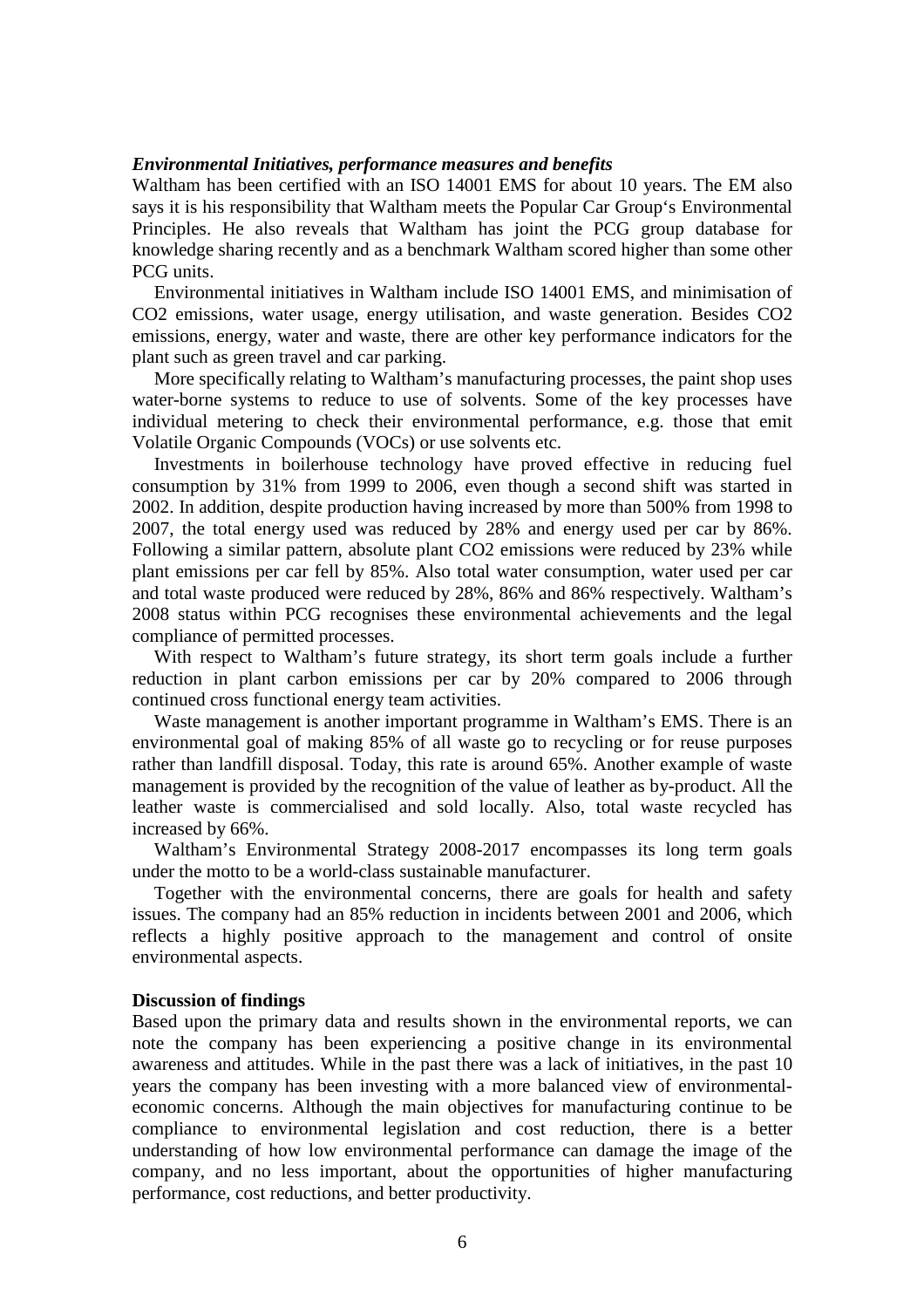Now, being part of a wider international automotive group, Waltham has had access to greater investment in order to improve the old infrastructure, and as a result of this, to improve environmental performance. The group has also enhanced the access knowledge for a greener manufacturing and provides environmental benchmarks. Nevertheless, the company has only had recently had access to the data base for sharing knowledge with other companies in the group. From this the pressure to be more competitive and reduce costs continues to be applied more strongly, although the environmental project has an extended payback which increases the possibilities for environmental-friendly technologies for manufacturing processes, mainly when do not meet short-term return on investment goals. This is particularly important since the literature discusses whether win-win alternatives will not always be possible (Orsato, 2006).

In fact, due to the number of variables included in the decision making process for greener manufacturing, the company looks for a formal structure to take strategic environmental decisions since it has not had one so far.

The primary data reveals that the company obtains help from consultants for strategic decisions, specialists and in-house experts for technical issues, mostly tactical decisions, and finally internal personnel contribute for operational decisions ("ideas to save").

The environmental and economic gains are indeed impressive; but they are likely to be high because of the lack of initiatives in the beginning – much in the same way as it happened with the high-volume manufacturers (see next section). Moreover, the relative gains per unit are also high due the low production volume, which could increase 500% in 10 years. This demonstrates the potential for low-volume luxury goods manufacturers when implementing environmental initiatives.

#### **Comparative analysis of findings against high-volume manufacturers**

Toyota is regarded as the most efficient automotive company and was rated with the highest sustainable value in the IZT study (Hahn, Figge and Barkemeyer, 2008). For this reason, Toyota has been chosen to illustrate the historical evolution in production and production emissions as the benchmark for high-volume manufacturers. From 1998 to 2007 Toyota increased its production by  $84.18\%$  and reduced total  $CO<sub>2</sub>$  emissions in production by 24.53%. The production emissions per car were also reduced by 52.58%. Table 1 presents the production and emissions figures for Toyota.

| Tovota                                      |        |        |             |  |
|---------------------------------------------|--------|--------|-------------|--|
|                                             | 1998   | 2007   | ∧%          |  |
| Production Worldwide (millions)             | 4.6340 | 8.5347 | 84.18%      |  |
| Total $CO2$ emissions (millions of tonnes)* | 2.12   | 1.60   | $-24.53\%$  |  |
| Emissions per car (in tonnes)**             | 291    | 138    | $-52.58\%*$ |  |

*Table 1 – Figures of Toyota Motor Corporation for production, total CO2 emissions and emissions per car (Toyota, 2007 and 2008)* 

\* These numbers include the emissions from production and non-production sites; however, production is responsible for about 95% in 1998 and about 87,5% in 2008 of the total emissions.

\*\* These numbers are accordingly to Toyota's environmental report – note that for some reason they do not match to the ratio  $CO<sub>2</sub>$  / Production

On the other hand, the luxury car manufacturer Waltham increased production by 506% from 1998 to 2007, almost 600 times more than Toyota. From 2000 to 2007, production increased by 383%, while total emissions reduced by 24.82% and emissions per car by 84.44%. Although having a similar reduction for total emissions, the luxury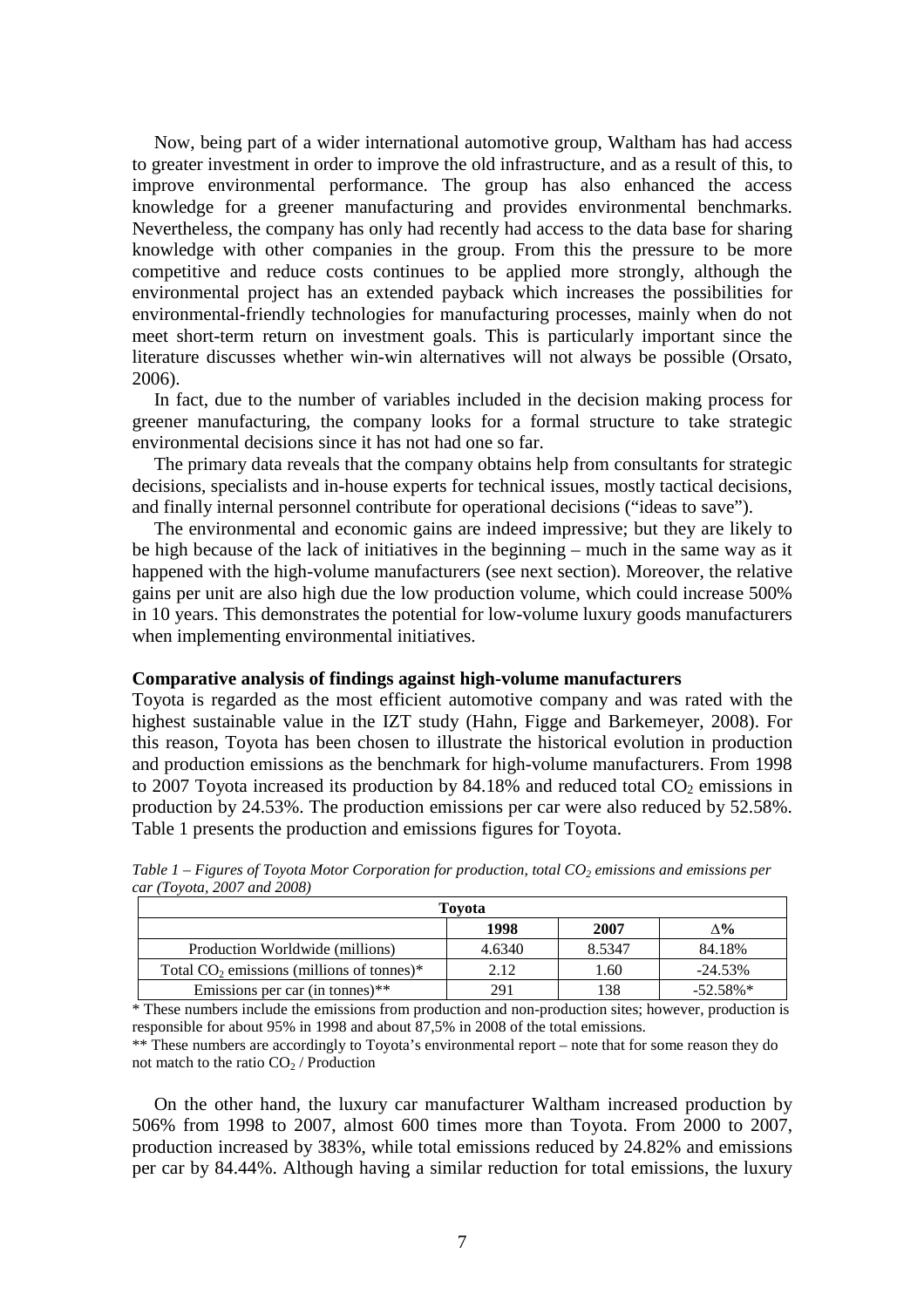car manufacturer was able to reduce even more per unit in a shorter period of time than Toyota (see table 2).

| Waltham                         |                                    |  |
|---------------------------------|------------------------------------|--|
|                                 | $\Delta\%$ (between 2007 and 2000) |  |
| Production                      | 383.01%                            |  |
| Total CO <sub>2</sub> emissions | $-24.82\%$                         |  |
| Emissions per car               | $-84.44\%$                         |  |

*Table 2 – Figures of Waltham for production increase and reduction of total CO2 emissions and emissions per car (from Waltham's environmental report 2007)* 

We would argue that the difference in the emissions per car between the two companies can be explained by three major reasons: outsourcing of key manufacturing processes such as the press shop, level of automation, and finally, effluent and water treatment stations.

Despite having a similar reduction pattern in a shorter period of time, and even higher reduction in the CO2 emissions per car, based on their environmental reports it seems that companies such as Toyota, and also General Motors, have been implementing more sophisticated environmental initiatives than the luxury car manufacturer in our case study, including the use of alternative energy (solar and wind power) in production and non-production sites.

For example, Toyota's Sustainability Report (2007) shows that to reduce the environmental impact from its production sites and processes it has adopted initiatives such purchasing of green (wind-generated) power, personnel training on green issues, and reduction and recycling initiatives. Reduction initiatives relate to water and energy, materials and toxic substances. The main source of environmental impact in production is usually the paint shop, so one of the main improvements was achieved when Toyota converted its topcoat paints to a water-borne type. Similar innovative techniques were applied to reduce VOC emissions from cleaning solvents through the substitution of conventional cleaning solvents with water-borne types.

According to the report, Toyota had achieved zero landfill waste at its production plants by December 2000. Moreover, it has promoted efforts to recycle the entire volume of fly ash generated by its incineration furnaces as raw material for the cement industry rather than sending it to landfill. Also, Toyota has started to evaluate methods for recycling the small quantities of difficult-to-process waste currently being sent to landfill. In order to strengthen environmental responses and at the same time ensure transparency of initiatives, Toyota constantly renews ISO 14001 certification at all major plants and housing works in Japan, as well as in specific areas such as engineering, production engineering and logistics.

General Motors' new Lansing Delta Township Assembly Plant, for example, has received a gold certification from the U.S. Green Building Council's Leadership in Energy and Environmental Design (LEED) program (General Motors, 2007). According to GM's environmental report, the building is the only automotive manufacturing plant in the world, as well as the largest facility and the most complex manufacturing site, to ever receive any level of LEED certification. In addition, "green building" certification and concepts are being applied to the company's non-manufacturing facilities. GM has also embraced the use of solar panels, installing them on the roof of some their buildings. Also, for powering its facilities, GM participates in the US EPA (Environmental Protection Agency) Landfill Methane Outreach Programme, a voluntary programme to use landfill gas for plant heating and electrical generation.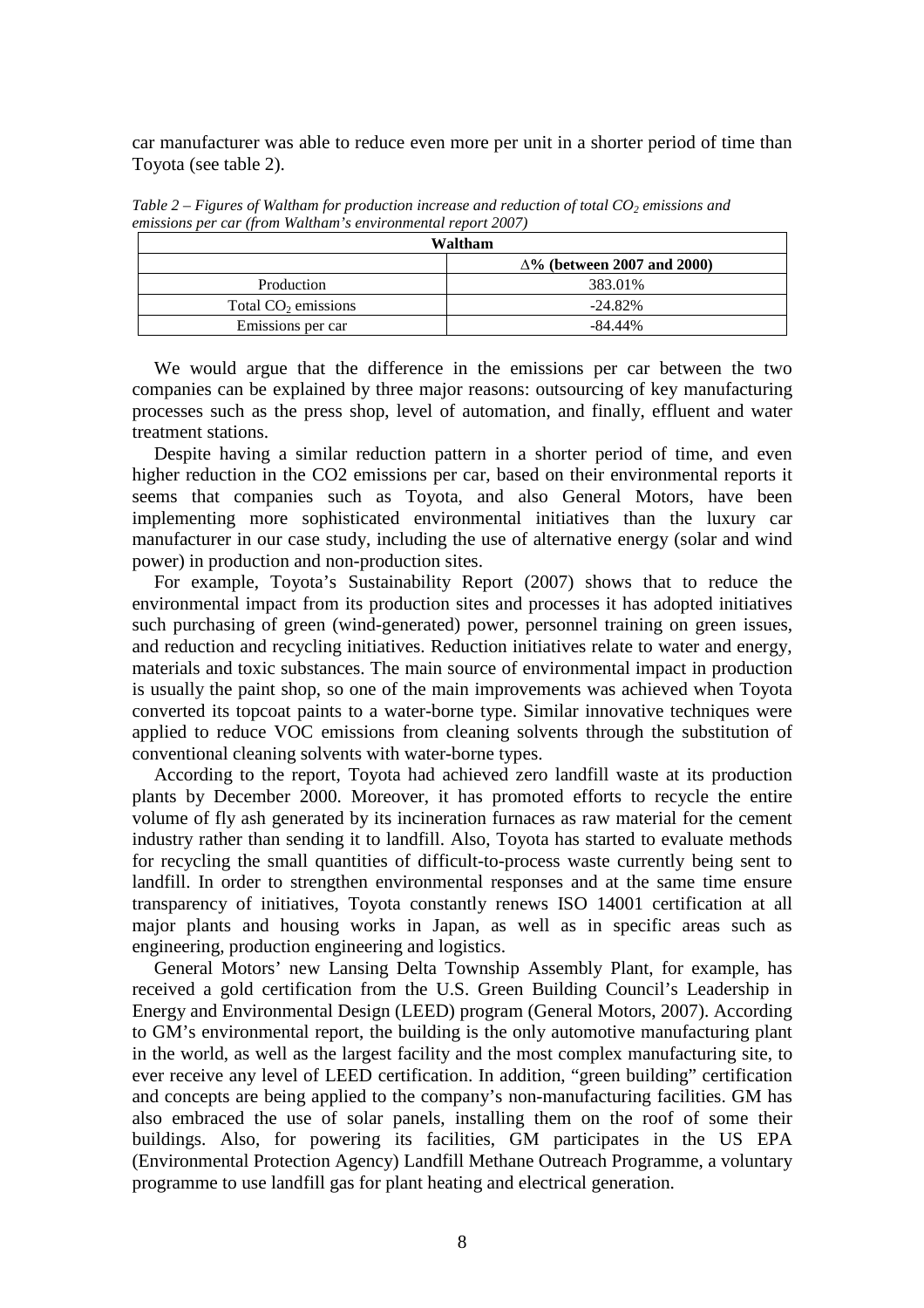The EM in Waltham thinks it will not be easy for its plant to be an environmental leader in the automotive sector. Literature on the car industry and sustainability shows that small plants working with a different business model (such as product-service systems) may be in the vanguard for green leadership in car manufacturing (Wells and Orsato, 2005). However, most conventional factories may need a bigger effort in pursuing this goal.

#### **Conclusions and limitations**

Manufacturing strategy researchers have identified the need to include environmental issues in their studies. For example Dangayach and Deshmukh (2001) undertook a literature review on the topic of manufacturing strategy and they warned of the need for more progress with research related to manufacturing strategies in the context of green manufacturing. Van Hoek (2002) also discusses the integration of environmental issues and business strategy, which could be understood as a call for an extension of Hill's studies to include environmental issues, as part of the alignment of corporative objectives, marketing and operations strategy (Hill, 1993).

In undertaking the investigations for this paper we had the opportunity of looking in loco at how a manufacturing environmental strategy is being implemented in a luxury car manufacturer in Britain. We have found that the role of ownership change may play an important part in introducing environmental concerns into the manufacturing strategy agenda. Also, this study shows that luxury car manufacturers may accommodate better to the daunting task of increasing production and reducing emissions simultaneously due to their low-volume production systems. Although we did not investigate productbased initiatives, we could infer from the history of technological development for safety and advanced driving features that luxury car manufacturers may play a strategic role in building a greener car. Luxury cars can serve for experimentation and maturation of green technologies, and therefore, test eco-materials, clean fuels, etc. Indeed, those possible changes in the product will affect manufacturing processes and this is where luxury car manufacturers could become a platform for process-based environmental excellence – perhaps including a new concept of small factories suggested by Williams (2006) and Wells and Nieuwenhuis (2006).

Nevertheless, as mentioned previously, the figures for reductions in waste, energy and water might not be replicated if another company in a different market segment tries to implement the same environmental initiatives, and this is one of the limitations of our work. Other limitations relate to the single common approach of dealing within a similar business environment between the company and the group it belongs to. Nonetheless, this paper reinforces the idea that luxury goods manufacturers may be able to reduce emissions while increasing production more easily than high-volume manufacturing companies.

The practical implications begin with the fact manufacturers of luxury goods can pursue and benefit from environmental initiatives. Within the new competition context, luxury goods will also need to have an environmental-friendliness image associated with a brand, thereby, they will need to take better environmental decisions. Our future research includes the application of our environmental decision making model, which would help car companies in approaching this task.

#### **Acknowledgments**

This research is supported by the Operations and Information Management Research Group of Aston Business School and Alβan, the European Union Programme of High